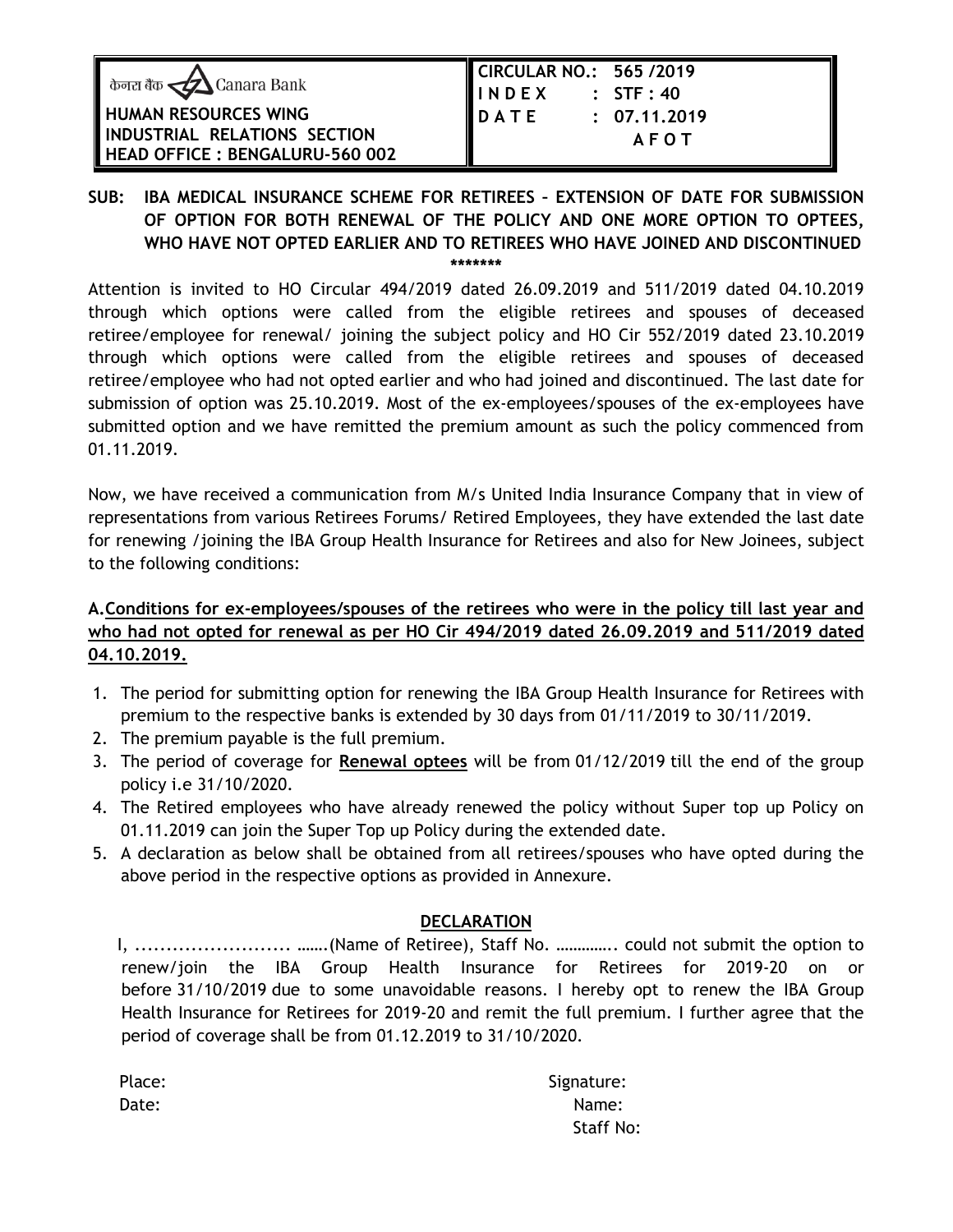- 6. Premium without this declaration shall not be accepted for coverage.
- 7. The above guidelines are applicable for Super-top Policy for Retirees also.
- 8. All other guidelines issued earlier in respect of renewal of IBA Group Health Insurance for Retirees for 2019-20 vide HO Cir no 494/2019 dated 26.09.2019 and 511/2019 dated 04.10.2019, shall continue to apply.
- 9. **The last date of receipt of option as per applicable Annexures (Annexure 1 to 6) shall be 25.11.2019. As such it shall be ensured that the option letters shall reach concerned HRM Section, Circle Office on or before 25.11.2019.**

**B. Conditions for eligible ex-employees/spouses of the retirees (who had not opted earlier and who had joined and discontinued) for joining the IBA Medical Insurance Policy as per HO Cir 552/2019 dated 23.10.2019.** 

- 1. **This is a onetime option without setting the precedence**.
- **2. For New Optees, there will be a waiting period of 30 days (for utilization of policy benefits) from the commencement of the policy or receipt of premium whichever is later.**
- **3. The premium has to be paid in full.**
- 4. The last date for submission of option is **25.11.2019**.
- 5. A declaration as below shall be obtained from all retirees/spouses who have opted during the above period in the respective options as provided in Annexure.

## **DECLARATION**

 I, ......................... …….(Name of Retiree), Staff No. ………….. could not submit the option to join the IBA Group Health Insurance for Retirees for 2019-20 on or before 31/10/2019 due to some unavoidable reasons. I hereby opt to join the IBA Group Health Insurance for Retirees for 2019-20 and remit the full premium. I further agree that the period of coverage shall be after a waiting period of 30 days from the date of remittance of premium.

| Place: | Signature: |
|--------|------------|
| Date:  | Name:      |
|        | Staff No:  |

## **In view of the above fresh guidelines of Insurance Company, we advise as under:-**

- a. As per the above option, only such retirees who exited from the services of the Bank on account of **"Superannuation, VRS, SVRS"** and spouses of such deceased retirees/deceased employees, are only eligible to exercise option now.
- b. The Retired employee/newly joined ex-employee who have already renewed/joined the policy on 01.11.2019, but not opted for super top up policy, can join the super top up Policy during the extended date, by paying the requisite premium however no subsequent request for change will be permitted.
- c. Once the premium is remitted for a retiree, no option change will be allowed. In case of cancellation of policy the refund would be strictly as per cancellation clause of the policy.
- d. **The last date of receipt of option as per applicable Annexures shall be 25.11.2019. As such it shall be ensured that the option letters shall reach concerned HRM Section, Circle Office on or before 25.11.2019.**